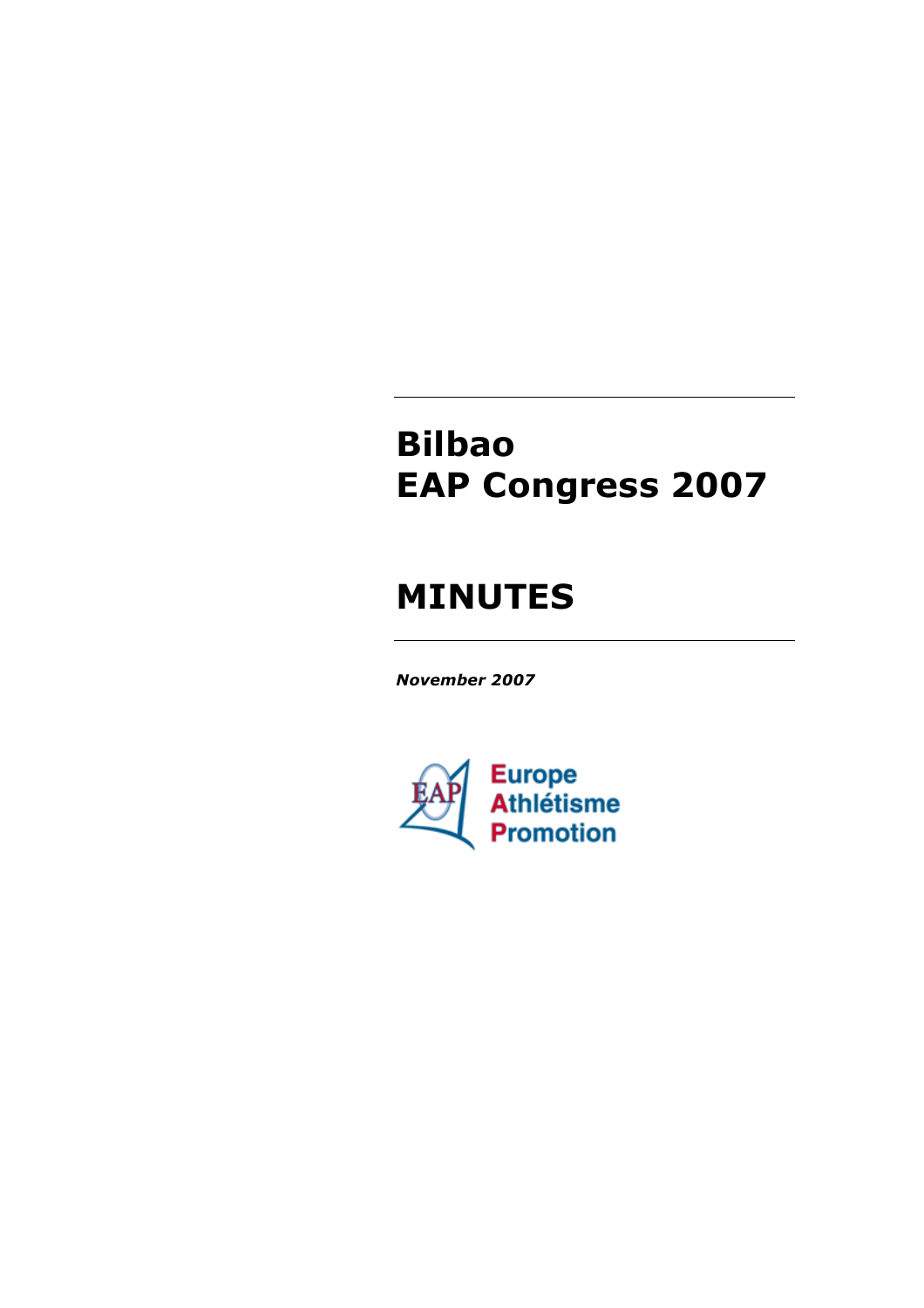# **Issues on the Agenda**

## **Page**

## Welcome speech Introductory speech

| 1. |                                                                   | MINUTES OF THE CONGRESS HELD IN LOUGHBOROUGH IN 2006 3 |  |  |  |  |
|----|-------------------------------------------------------------------|--------------------------------------------------------|--|--|--|--|
| 2. |                                                                   |                                                        |  |  |  |  |
|    | 2.1                                                               |                                                        |  |  |  |  |
|    | 2.2                                                               |                                                        |  |  |  |  |
|    | 2.3                                                               |                                                        |  |  |  |  |
|    | 2.4                                                               |                                                        |  |  |  |  |
|    | 2.5                                                               |                                                        |  |  |  |  |
|    | 2.6                                                               |                                                        |  |  |  |  |
| 3. |                                                                   |                                                        |  |  |  |  |
| 4. |                                                                   |                                                        |  |  |  |  |
|    | 4.1                                                               |                                                        |  |  |  |  |
|    | 4.2                                                               |                                                        |  |  |  |  |
| 5. |                                                                   |                                                        |  |  |  |  |
| 6. |                                                                   |                                                        |  |  |  |  |
| 7. |                                                                   |                                                        |  |  |  |  |
| 8. |                                                                   |                                                        |  |  |  |  |
| 9. |                                                                   |                                                        |  |  |  |  |
|    |                                                                   |                                                        |  |  |  |  |
|    |                                                                   |                                                        |  |  |  |  |
|    | 12. DISCUSSION AND IDEAS ON CONGRESS ORGANISATION  10             |                                                        |  |  |  |  |
|    | 13. CLASSIFICATION OF MEETINGS AND EVALUATION SYSTEM 10           |                                                        |  |  |  |  |
|    | 14. TRAVEL AND ACCOMMODATION EXPENSES PAID BETWEEN EAP MEMBERS 10 |                                                        |  |  |  |  |
|    |                                                                   | 15. CONTACT WITH MANAGERS AND GROUPS OF ATHLETES 11    |  |  |  |  |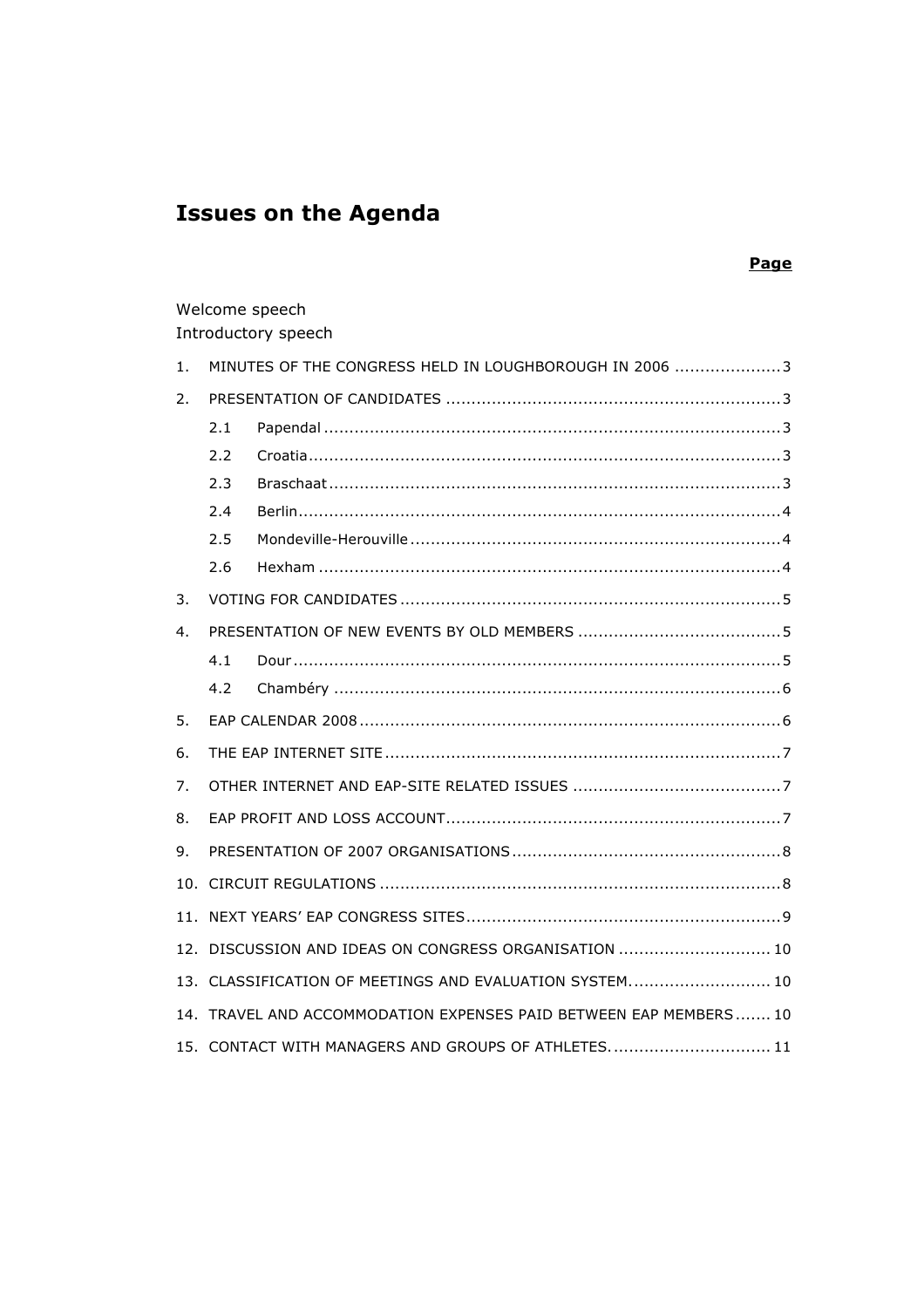

### **Welcome speech**

Delivered by Alfonso Echanove, Bilbao organiser.

## **Introductory speech**

Delivered by Noël Levêque, EAP President (and, therefore, Chair of the Congress).

# **1. MINUTES OF THE CONGRESS HELD IN LOUGHBOROUGH IN 2006**

Presented by Pablo Cassina and approved by the Congress.

The Chair of the Congress reminds the attendants that the minutes need to be done by the organisers, not by Pablo and sent for approval within one month of the Congress.

# **2. PRESENTATION OF CANDIDATES**

# **2.1 Papendal**

Withdrew proposal, at least for this year. The organisers aim to have a big meeting for TV and they cannot guarantee the presence of EAP athletes.

Response has been given by the Internal Control Committee saying that it is compatible if they are interested in the philosophy of an EAP meeting.

# **2.2 Croatia**

They received the EAP handbook. No more news from them.

# **2.3 Braschaat**

In theory, they were expected to attend the Congress. But they haven't turned up. Nobody knows why at the time of the Congress.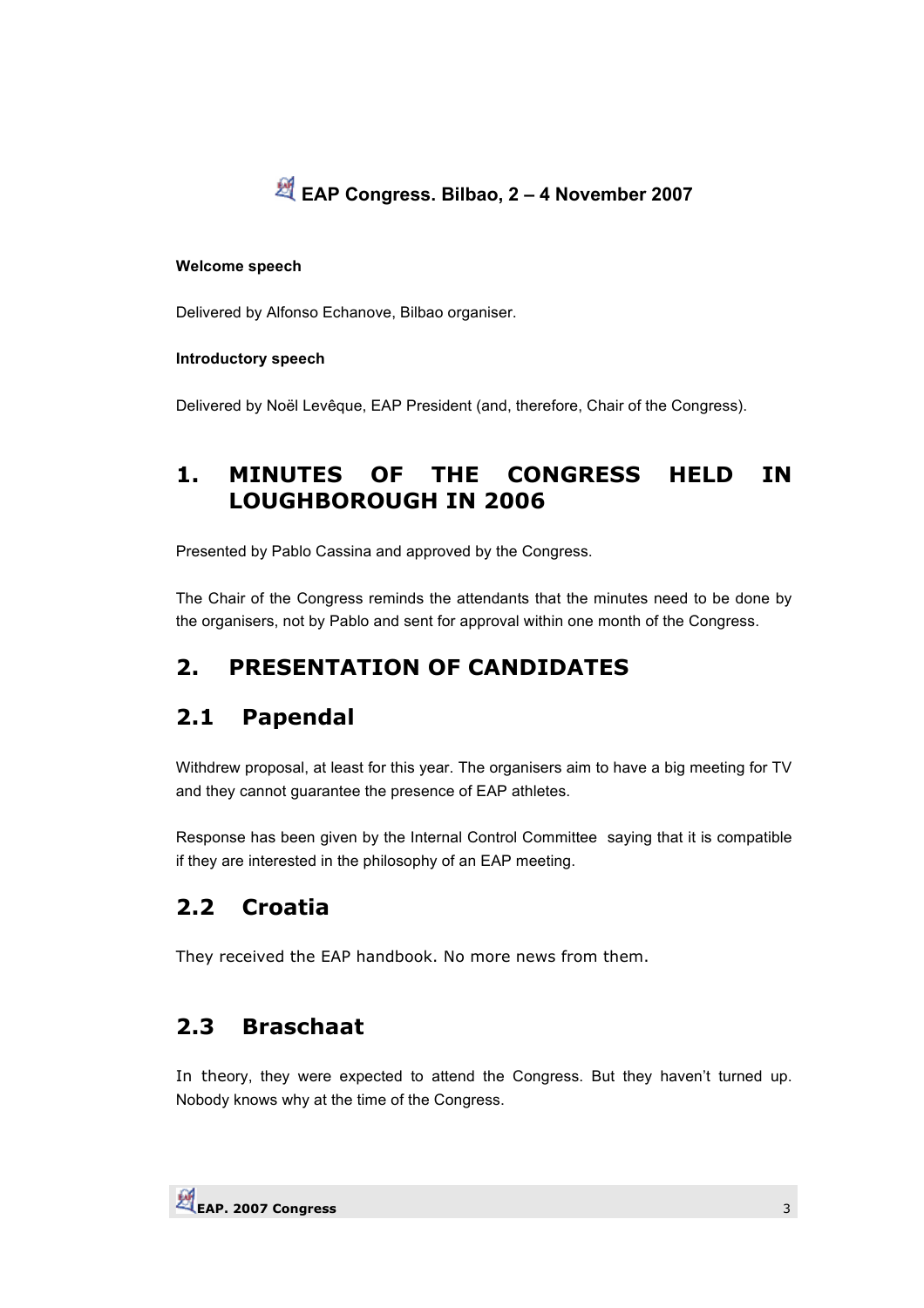# **2.4 Berlin**

It remains as a candidate for 2009.

# **2.5 Mondeville-Herouville**

Franck Clotet and Paolo Boulent attend the Congress and present these two meetings (indoor-outdoor) as a "pack". Franck (responsible for athletes) delivers the presentation. Paolo is responsible for communication. They represent two towns, two clubs and one association.

The outdoor meeting is scheduled for 26 January 2008.

They want to make more athletes participate, they know EAP because they have been to some EAP meetings. They appreciate the exchange of athletes.

Also, they would like to have a "headline" for the event.

Useful Information on their events on:

www.meeting-mondeville.com. www.meeting-herouville.com

The debate after the presentation centres around the date (coincides with Nivelles). 3 meetings in 2 days.

They cannot change the date, anyway, their Commission have to organise that.

The question is whether this is going to coincide every year. Precedents last year between Donnas and Chambéry.

# **2.6 Hexham**

Richard Hunter attends the Congress in representation of this first combined event meeting presented as a candidate for the Circuit.

The main concern of the members is related to internal minimum requirements, which might be too demanding. Some specific regulations need to be produced and these include the internal minimum requirements. After consultation of the International Scoring Tables and comparison with current internal minimum requirements, it is agreed that the internal minima should be **6000 points for the men's event and 4000 points for the women's event**. Also, and as a result of the specific features of the event (being held in 2 days, may require accommodation for 3 days), it is agreed that a combined event meeting should be obliged to accept only **1 man and 1 woman per delegation**.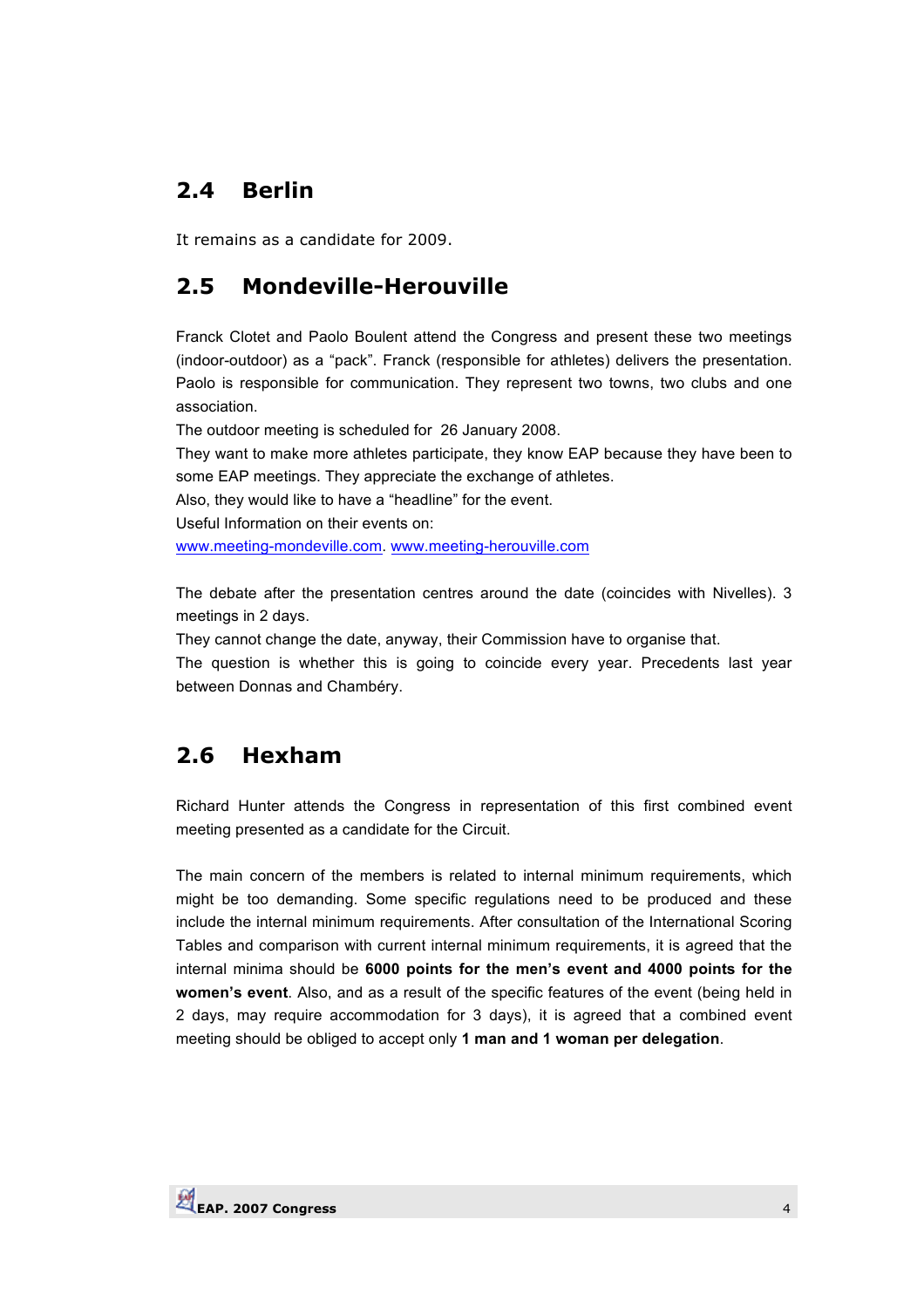# **3. VOTING FOR CANDIDATES**

## **Mondeville-Hérouville**.

**Approved as new members** with the favourable votes of 15 members and 1 abstention. It is underlined that the organisers should **try and avoid coinciding dates with Nivelles** (which has preference).

## **Hexham.**

**Approved as a new member** with the favourable votes of 16 members, under the conditions established above.

# **4. PRESENTATION OF NEW EVENTS BY OLD MEMBERS**

## **4.1 Dour**

Want to add the Lotto Cross Cup to the Circuit. Present the dossier for the press.

Look for an international level.

They explain they already belong to the Belgian Cross-Country Challenge, which consists of 6 races.

It is an opportunity for EAP to have a different event in the Circuit.

The discussion centres around the essence of the EAP Circuit (initially only a track Circuit). The question is whether the incorporation of different Field and Road events might make the Circuit image fade.

Several options arise:

- Events which are not held on the track may be incorporated to the Circuit and appear in the Calendar.
- A member of the circuit may promote its event by using the EAP logo, even the web page, but it is not incorporated to the Calendar of EAP Events.

With 17 favourable votes and 1 abstention the decision taken is that:

**The Dour Lotto Cross Cup (and any other events which current members might want to add) will be incorporated to the Circuit and appear in the Calendar.** 

**For additional events, some general rules are established:**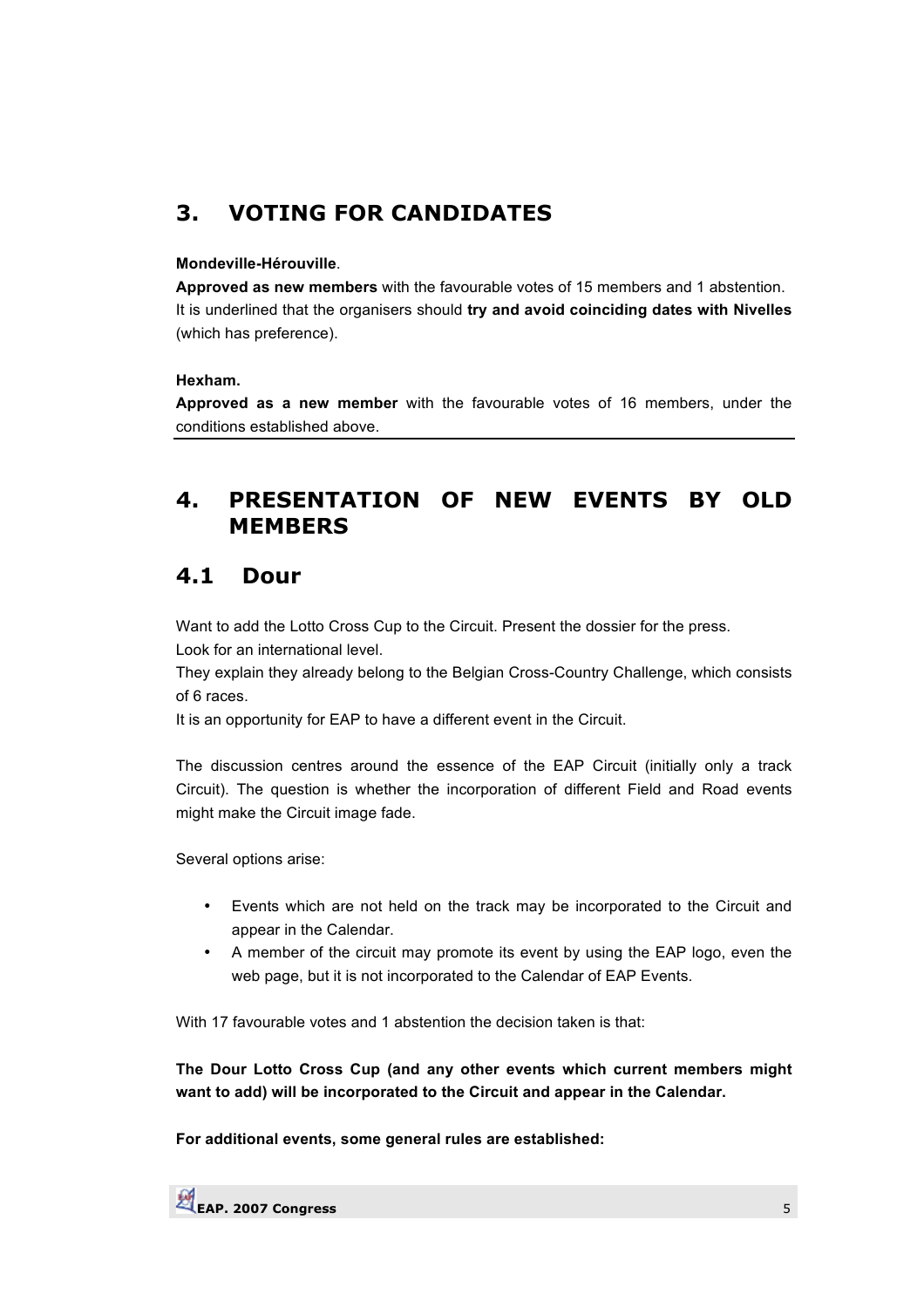- **Homologation is compulsory in the case of road races.**
- **Cross-country races should be of, at least, national level. .**

Taking into account the above, also the Ekiden relay marathon organised by Palafrugell will be included in the calendar.

# **4.2 Chambéry**

They plan to organise a pole vault competition a skating rink.as part of a challenge in They only give the information.

## ¡ **5. EAP CALENDAR 2008**

With still some provisional dates, the EAP calendar is established as follows:

26 January – Mondeville 2 February – Sprint Festival 10 February – Cross 8/16 March – Ekiden Palafrugell 11 May – Pavia 24 May – Palafrugell 31 May – Geneve 14 June – Biella (pour jeunes) 14 June – Namur 15 June – Gavá 21 June – Bilbao et Valbonne 24 June – Celle Ligure 28 June – Nivelles, Hérouville 5 July – Chambéry 10 July – Albertville 13 July – Donnas 12-13 July – Hexham 17-19 July – Loughborough

2 August - Amsterdam

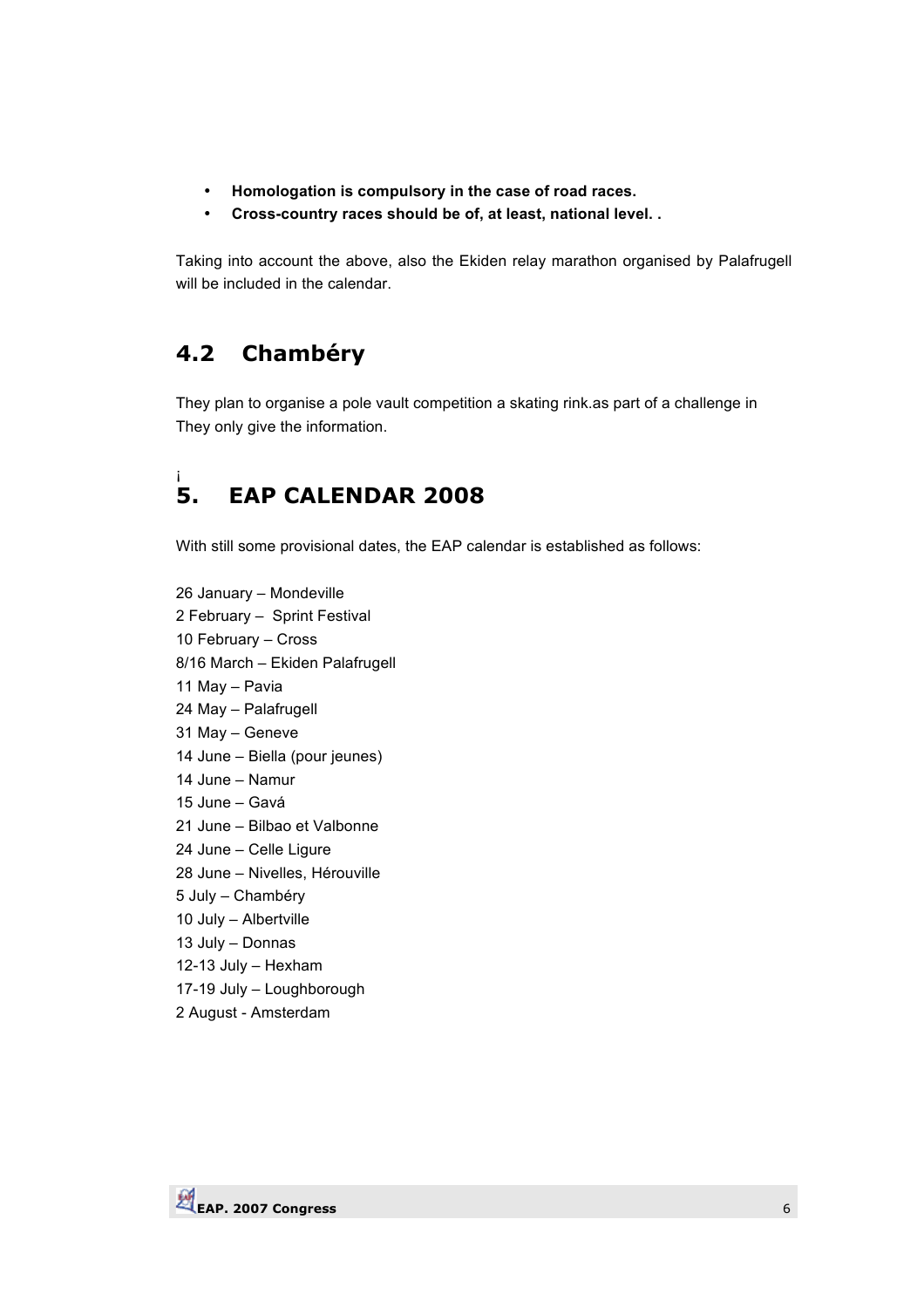# **6. THE EAP INTERNET SITE**

### **The language issue**.

It is difficult to translate everything. Impossible unless there is a full-time dedication. It is not only the translation of the text, it is also the links.

The official languages are English and French, according to the regulations and what is important is that what is said in both languages means the same. There have been cases of contradictory information.

**The text should focus on one language and have links to each SITE.** 

**Palafrugell will include the poster of the meetings in their site (sent by pdf.)** 

**If there are changes for contacts, the organisers should inform the site manager.** 

# **7. OTHER INTERNET AND EAP-SITE RELATED ISSUES**

Payment to Tilastopaja is now due: 80 euros for two years. The user and countersign is remembered: User : Pablo /Countersign : colbap19.

The members agree to **have the membership to Tilastopaja renewed.** 

Conditions presented by Pablo Cassina as the internet administrator:  $1000 \in$  per year, plus accommodation, domain and other related expenses.

The members agree that **Pablo will continue to be the site administrator.** 

Finally, it is reminded that whichever modifications exist concerning sponsors or meeting data, they should be sent to Pablo for correction on the internet site. **Pablo will now remove all the data except for dates and number of editions.** 

# **8. EAP PROFIT AND LOSS ACCOUNT**

Once again, Christian Halloy presents the state of the EAP accounts. The Association continues to increase the amount of money on the account. Last year, there was a proposal for spending the money on flags, banners, gifts,…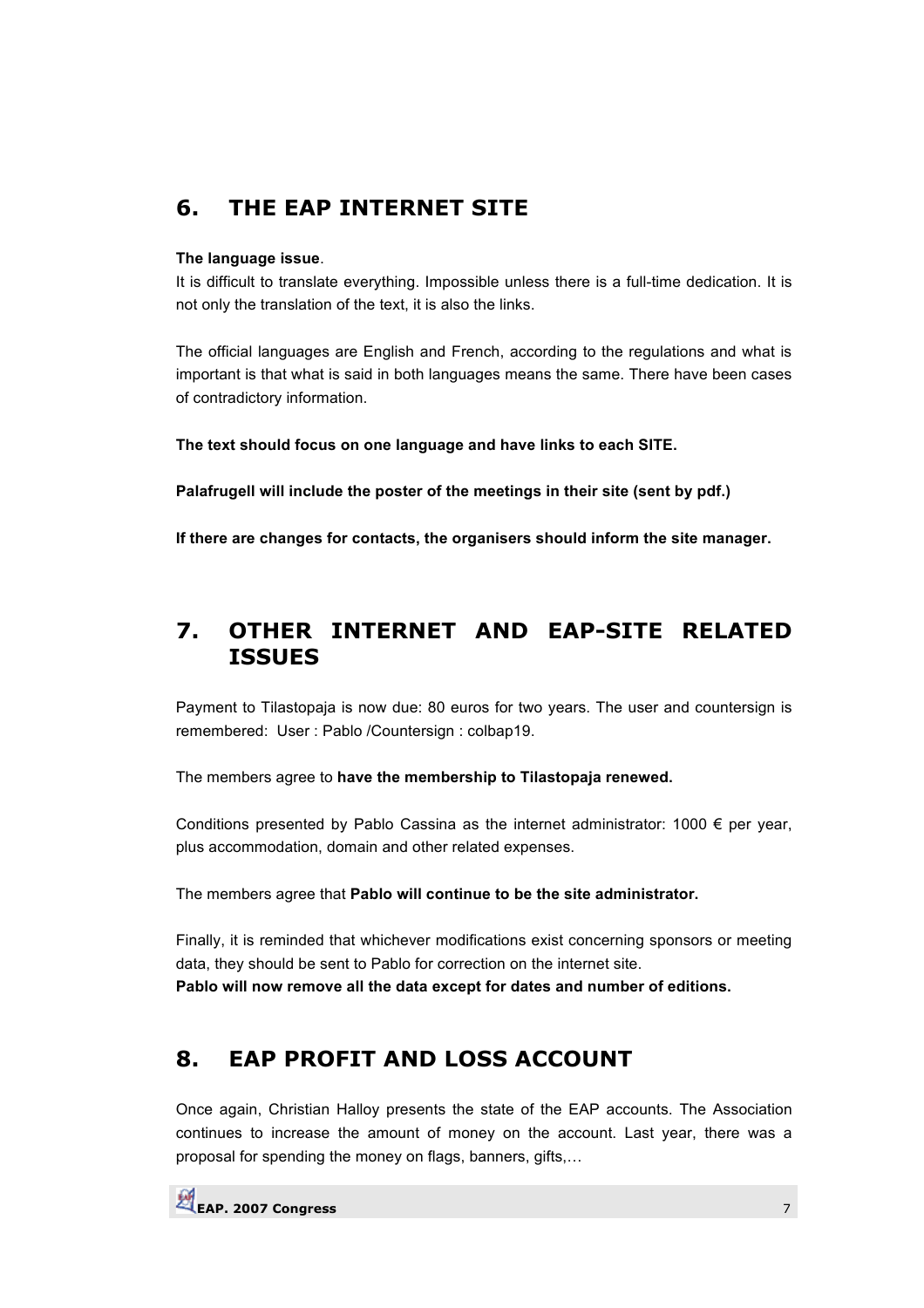Something has to be done, the money must be used for something. Questions such as *What happens if the Association disappears? Where does the money go?* remind the members that this is all based on confidence.

We also spoke about communication kits, prizes to especial athletes (very complicated), production of banners… everything seems to be complicated because of dispatch costs, which might be high….

**Noel et Christian will have a look in Beligum to see what can be done. There will be a proposal and a decision will be taken.** 

# **9. PRESENTATION OF 2007 ORGANISATIONS**

As agreed last year, only the new members deliver a presentation on their meeting. In this case, it is Amsterdam. High overall satisfaction on how things went and on the positive impact of the EAP membership.

Concerning the rest of the events, the main issues are collected in the statistics which Josep Massa presens every year.

# **10. CIRCUIT REGULATIONS**

**Introduction of new rules in accordance with decisions taken this year. Establishing minima for the participation of indoor meetings**: 7,24 (60m) 8.04 (60m women), 8,74 (60 hurdles men) 9,44 (60 hurdles women), 14,20 (3000 m. walk). The rest, in accordance with outdoor minima.

**Other questions remain open: Should a minimum number of events in a meeting be available for EAP meetings and the rest of events –if held- not open to the EAP circuit? Is that against EAP philosophy? If some are EAP events and some others are not, what should the EAP website include?**

#### **Voting procedure for new candidates**;

**It is agreed that the vote will be secret from next year on.** 

To that end, the new candidate will be sent a questionnaire (designed between Valbonne and Celle) to make sure that they understand the key issues related to being an EAP member.

The questionnaire will be prepared by 3 February 2008.

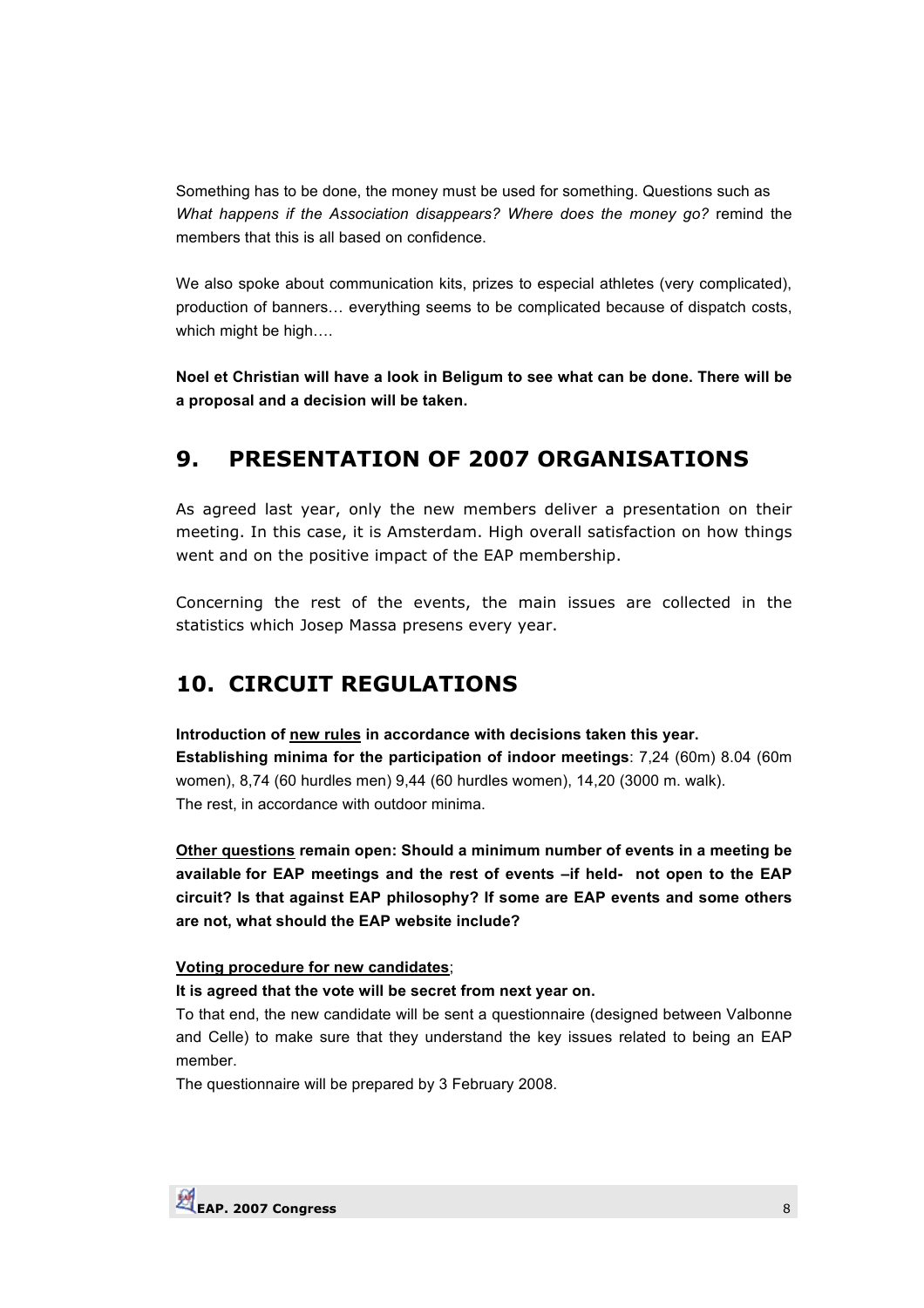#### **EAP Nature**

It is a "de facto" Association. Is it necessary? It seems it is the model that best works up to date. It is a complex issue: establishing a European association requires a lot of paperwork…

**Next year the Internal Control Commission will bring a proposal of an organisation model to the Congress.** 

#### **EAP Regulations: Proposal of Bilbao**

The organisers of Bilbao presented a proposal of a document previously sent to the Internal Control Commission in which the current regulations were re-organized and updated.

**The proposal will be sent to all the delegations to allow time for analysis. Potential amendments will be suggested by the members within 15 days from receipt of the proposal.** 

**With the incorporation of these amendments, the proposal of Bilbao will be accepted and serve as the basis for the development of future regulations.** 

## **11. NEXT YEARS' EAP CONGRESS SITES**

The Congress meetings are scheduled as follows :

| 18e      |                  | 2008 7-9.11 Albertville FRA |       |
|----------|------------------|-----------------------------|-------|
| 19e      |                  | 2009 6-8.11 Donnas          | - ITA |
| 20e      | 2010 5-7.11 Dour |                             | BEL   |
| 21e 2011 |                  |                             |       |

Albertville applies for a change of dates. **The 2008 Congress is fixed for 31 October (Fri), 1 November (Sat), 2 November (Sun).** 

**Valbonne will organise the 2011 Congress.** 

The new Congress schedule is therefore:

|  | 18e 2008 31 Oct - 2 Nov.                    | <i><b>Albertville FRA</b></i> |            |
|--|---------------------------------------------|-------------------------------|------------|
|  | 19e 2009 6 - 8 Nov.                         | Donnas                        | ITA        |
|  | 20e 2010 $5 - 7$ Nov.                       | Dour                          | <b>BEL</b> |
|  | 21e 2011 1st week-end November Valbonne FRA |                               |            |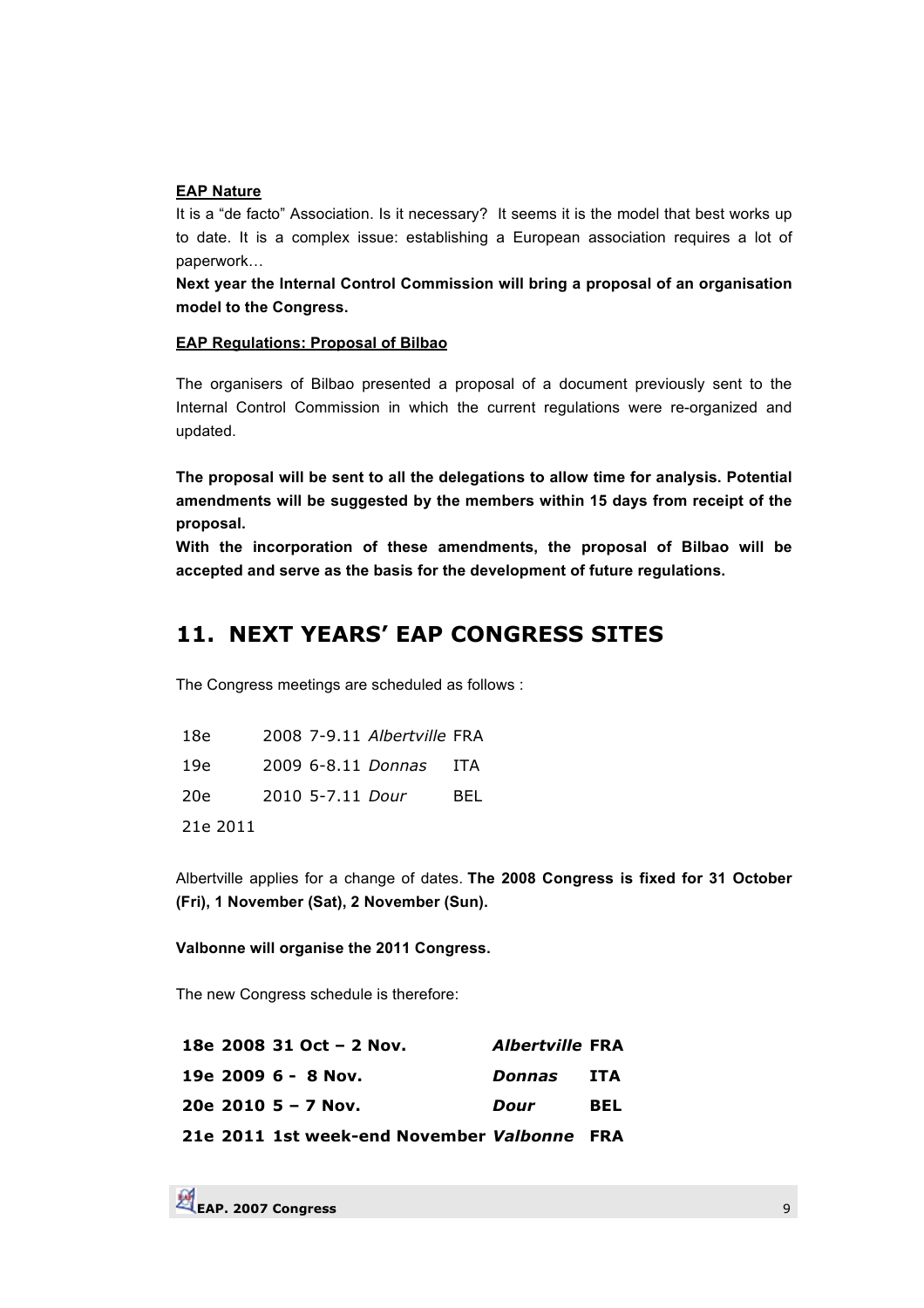# **12. DISCUSSION AND IDEAS ON CONGRESS ORGANISATION**

Problems arise on Sunday morning: travelling times make it difficult for some to stay. An alternative might be Friday evening but it turns out equally difficult.

The decision is that most issues will be dealt with on Saturday but Sunday will still be scheduled for other issues. .

There is some debate about the importance of keeping some issues on the agenda, such as the classification of meetings, which is on the internet. Also, the local animation, which sometimes turns out to be wasted time. No decisions are taken on these issues, though.

A decision is taken concerning the **payment of expenses: It will be made on Friday**, as participants in the Congress arrive.

## **13. CLASSIFICATION OF MEETINGS AND EVALUATION SYSTEM.**

Josep Massá presents the classification of meetings. Concerning the evaluation system, several decisions are taken:

- **We will change the sheet to establish differences between prize money (due to positions taken**
- **The number of athletes per delegation will be included.**
- **Make more precise whether it is number of people accommodated or number of nights.**

# **14. TRAVEL AND ACCOMMODATION EXPENSES PAID BETWEEN EAP MEMBERS**

**Agreements between organisers prevail**. An old 2003 chart is shown. (should be updated with current 0.22/km). The old method is based on distances (400-600-800) but it is not in use. There are many members who travel by air.

It would be good to update the excel chart, even if people come by air.